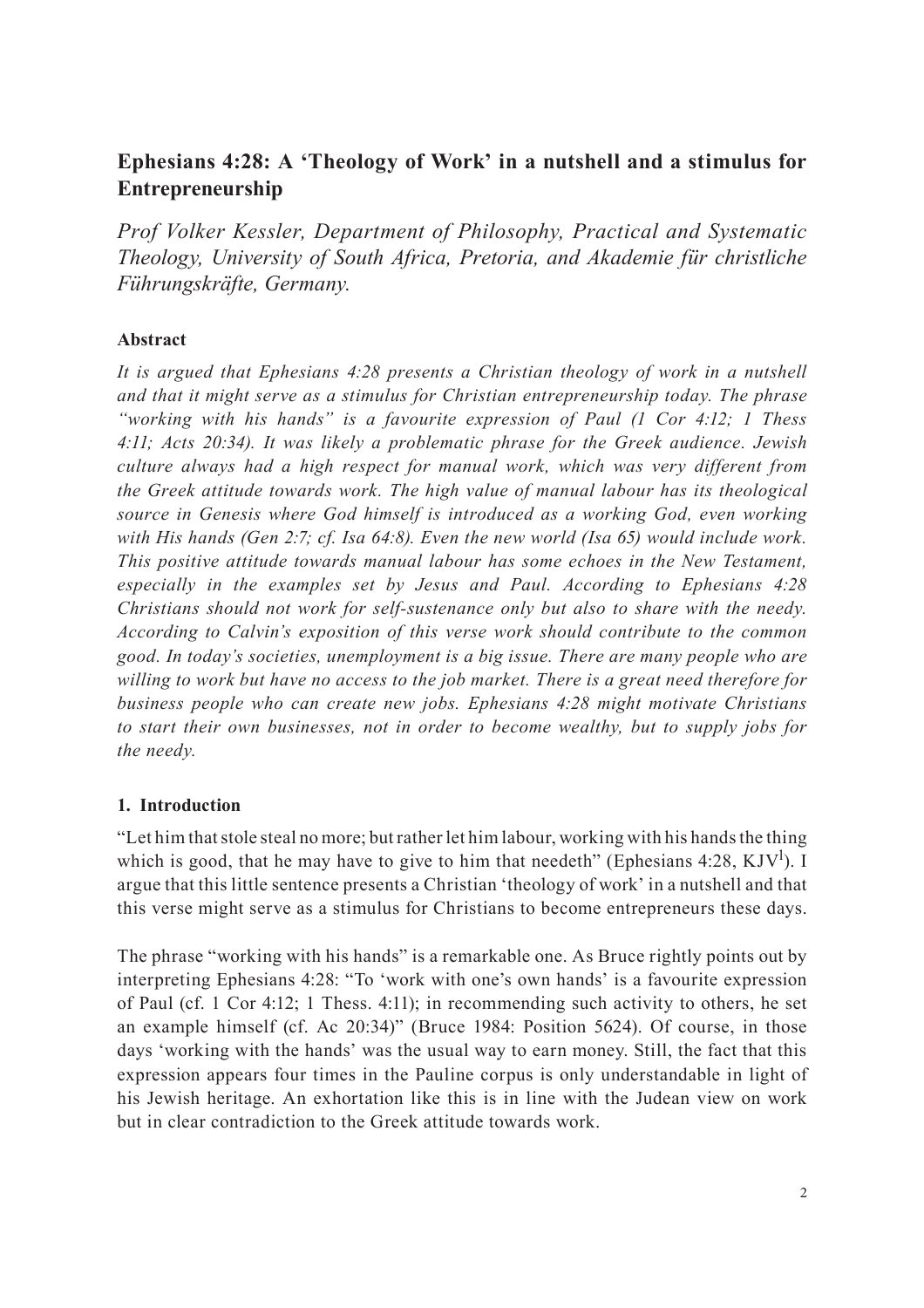Although theological reflection about work is quite old, the concept of 'theology of work' itself is fairly new. It was invented around 1950 by French Catholic theologians (Cosden 2004:4-5; Volf 1991:71). But there is a lot of teaching on work in the Old Testament and New Testament writings. In section 2 we will summarize the Old Testament's 'theology of work'. Section 3 will unfold some echoes of this in the New Testament. In section 4 we will then have a closer look at Ephesians 4:28. In the concluding sections we will deal with modern application of this verse: Working for the sake of the community (sect. 5) and creating new jobs (sect. 6).

#### **2. The nobility of work in the Old Testament**

The topic of work is already present in the Old Testament narratives about creation, which reveal a different attitude towards work from other creation narratives of ancient times. According to Sumerian and Babylonian myths, human beings were created because the gods were fed up with working themselves, so created human beings to do the work for them (Meinhold 2002:20; Stendebach 2003:208). But Genesis 1 and 2 introduce a God who himself works. He worked six days and rested one (Gn 2:2-3). And Genesis 2:7, "[t]he Lord God formed a human being from the dust of the ground and breathed into his nostrils the breath of life", describing God almost as a potter (Wester man n 1974:276 -278; Wen ham 1983:29). W hile Genesis 1 describes the creation by God's word, Genesis 2:7 implicitly refers to God's *hands*. Though Genesis 2:7 does not explicitly mention God's hands, this understanding became common in other Old Testament verses referring to the creation of human beings: "Your hands made me and formed me" (Ps 119:73), "Your hands shaped and fashioned me" (Job 10:8), and especially "Yet, Lord, you are our Father; we are the clay, you the potter, and all of us are your handiwork" (Isa 64:8), a verse which has an obvious link to the narrative in Genesis 2:7.

If even the Creator-God worked with His hands, then working with our hands must be a noble task. This insight gives a certain perspective on Genesis 2:15 where God put humankind into the "Garden of Eden to till it and to look after it". This story does not bear the negative flavour of gods delegating to humankind a task, which they no longer want to do themselves. Instead, God introduces himself as a working God and when human beings work they copy his model. Since work is rooted in God himself we may speak of "the nobility of work" ("Vom Adel der Arbeit" in Sauer 1947:105-106). This nobility is underlined by the teaching that humankind is made in the image of God (Gn 1:26). Human beings work as God's representatives, not as his slaves. In contrast to the common ancient view, the Old Testament considered manual work neither as a curse nor as the lot of slaves but as a God-given task to human beings, which has its root in God himself (Eichrodt 1961:82). Even the curse after the Fall (Gn 3:23) picks up the wording of Genesis 2:15: that man should till the ground (Wolff 1981:129). The curse does not consist of labour as such, the curse consists of the conditions under which man has to work after the Fall, among thorns and thistles in the field.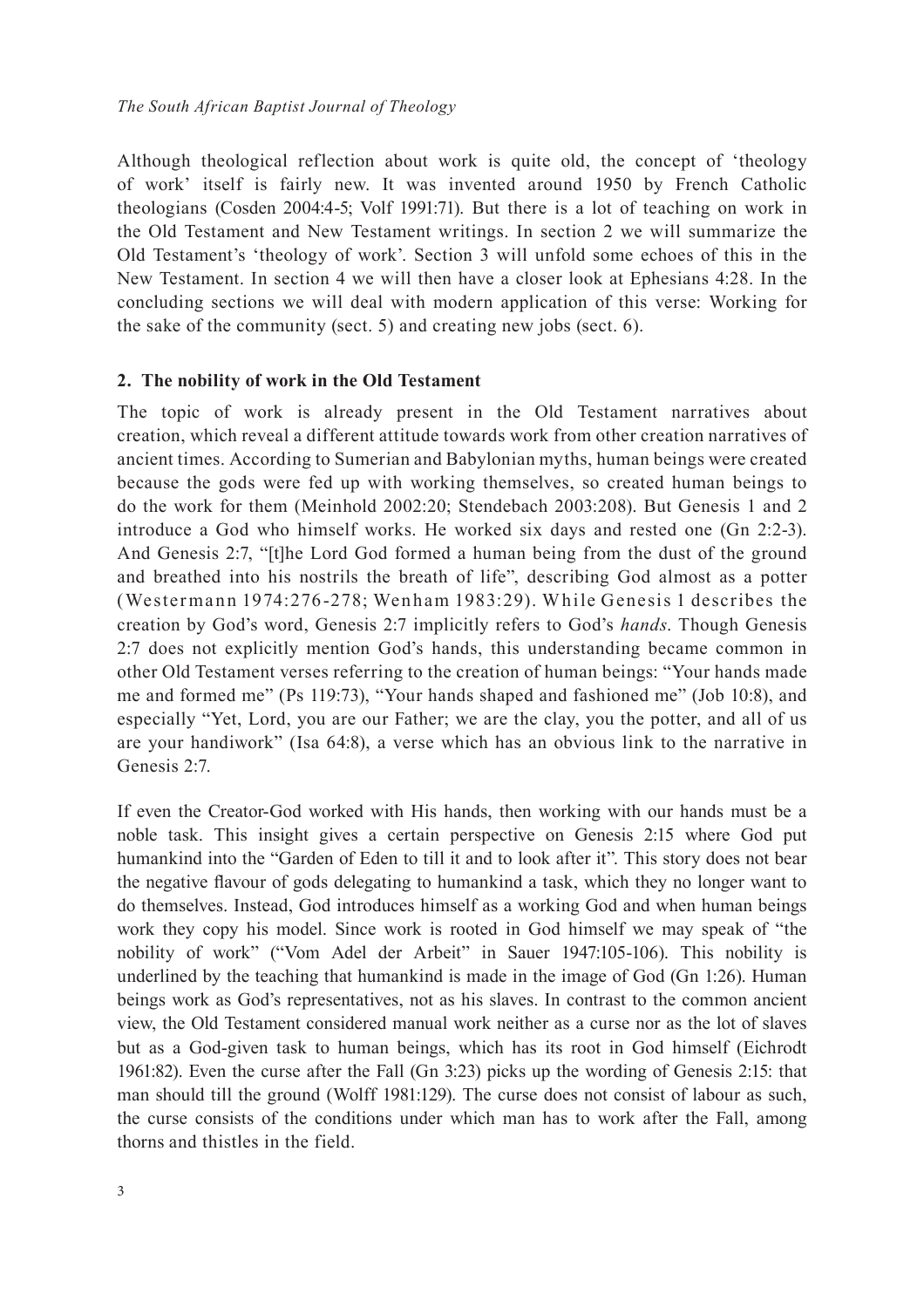The following chapters in the book of Genesis describe how humankind's work branched out: the tiller of the soil is joined by the breeder of sheep and goats (Abel in Gn 4:2), the first city-builder (Cain in Gn 4:17), the musicians (Gn 4:21), and the blacksmiths (Gn 4:22). Later on vineyards are planted (Noah in Gn 9:20), and new building materials like bricks and bitumen make huge buildings possible (Tower of Babel in Gn 11:3). According to the Old Testament narratives manual work had a positive image right from the beginning. Thus godly wisdom is not reserved for professionals in the upper society like judges or political advisors (2Sm 17:14), it is also available for the simple ploughman (Is 28:24-26).

The commandment "Do not steal" (Ex 20:15; Lv 19:11; Dt 5:19) indirectly contributes to the esteem of work. One should not acquire property through theft but through work. This commandment saves the fruits of one's own work.

But due to the "thorns and thistles" there are also some negative voices like Ecclesiastes 2:11: "I considered my handiwork, all my labour and toil: it was futility, all of it, and a chasing of the wind of no profit under the sun." Notwithstanding, even the Book of Ecclesiastes with its more pessimistic, resigned tone does not teach about stopping work. It just warns against too much effort and it encourages us to enjoy the fruits of our work (Ec 3:22; 9:7-9).

The use of "handiwork" in Ecclesiastes 2:11 also indicate that this expression was used in a more figurative meaning. When King Solomon talked about his handiwork, probably the temple and the palace, he did not mean that he erected these building with his own hands. Thus "handiwork" is not restricted to manual labour in a narrow sense.

Despite some resigned statements, the overall attitude in the Old Testament towards work is positive. Work was already there in the Garden of Eden and will still be there in the new world described in Isaiah 65:17ff:

"My people will build houses and live in them, plant vineyards and eat their fruit; they will not build for others to live in or plant for others to eat. … They will not toil to no purpose or raise children for misfortune." (Is 65:21 -23a)

This vision shows that the believers of the Old Testament were not longing for a world without work. The problem was not work as such but work in vain: you build a house and someone else will steal it from you, so that you are not able to enjoy the fruits of your work. There is a clear linkage between the Garden of Eden and the new world. People in Old Testament times experienced in daily life that work could be futile. But they knew about a former place without futile work and thus they were longing for a future world with no futile work.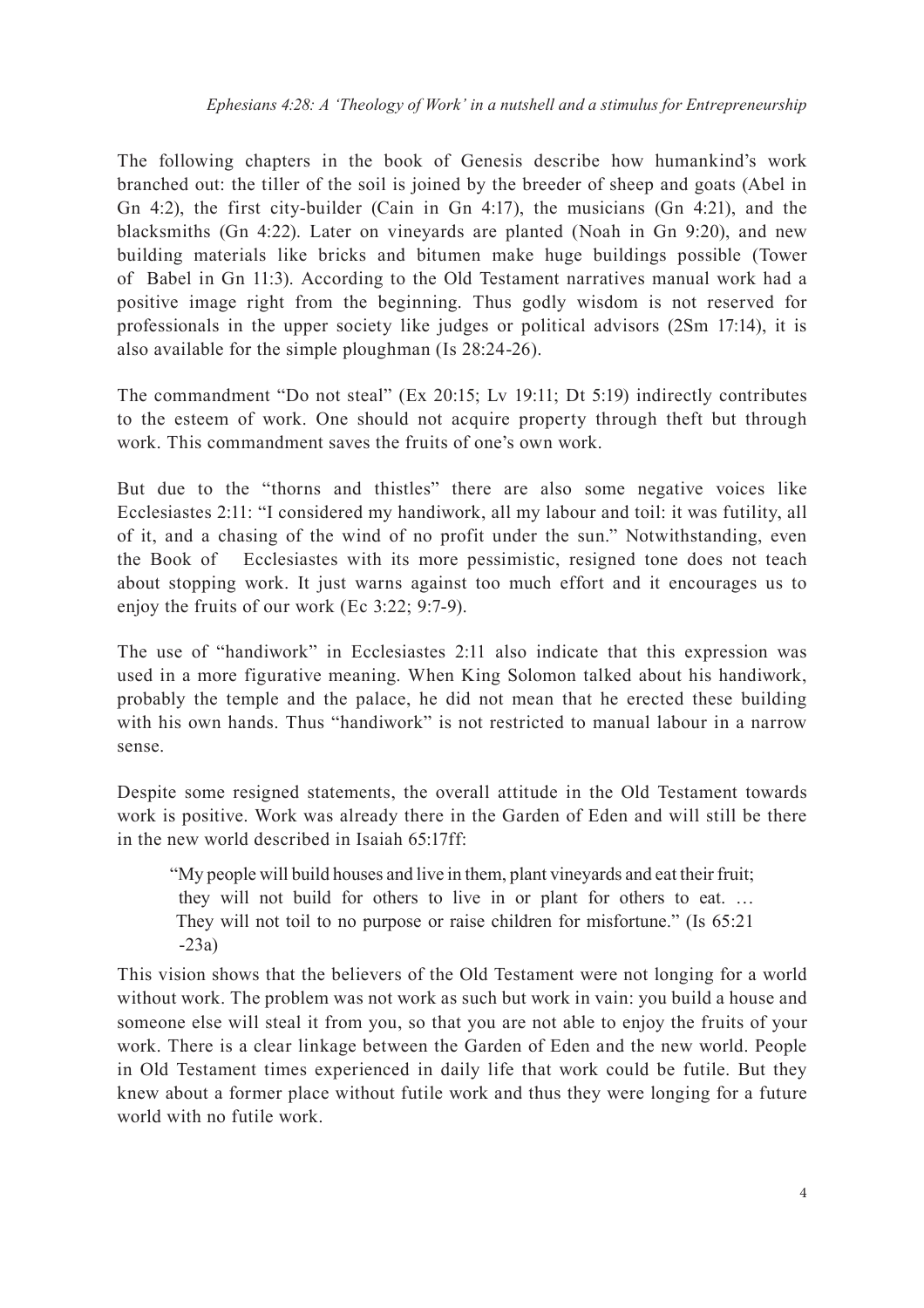The Graeco-Roman view on work was very different to the Jewish one. "In general Judaism valued manual work, whereas the Greeks regarded it with disdain" (Walton 2000:169). For Jewish rabbis it was normal to learn a trade, whereas, in general, Greek philosophers would not work with their hands (although there were exceptions in both cultures). Those who had to work with their hands for their daily needs did not have a high standing in society (see Kegler & Eisen 2009:17 and Stenschke 2012:69).

## **3. Some echoes in the New Testament**

The models found in the New Testament are fully in line with the Old Testament teaching on the nobility of work. Even the Son of God was born into a family where the father was a carpenter. Although the people held his family background against him by asking "Is he not a carpenter's son?" (Mt 13:55) the gospels make very clear that there is nothing negative about Christ being a carpenter himself (Mk 6:3). Two persons of the Holy Trinity set an example of working with their hands: God the Father by creating humankind (Gn 2:7) and Jesus as a carpenter while living with his family (Mk 6:3). Thus the concepts of *imago Dei* (God's image) and *imago Christi* (Christ's image) both include the idea of working with our hands. (But it is also true that Jesus left his carpenter's tools when he started public ministry, and he called his disciples away from their occupations, [Volf 1991:93]).

The great apostle Paul followed the same path. Like most rabbis of his time he had learnt a trade, in his case tent making, and he still practised tent making on his missionary journeys. In Corinth he worked together with Aquila and Priscilla (Ac18:3), probably the background for his statement in 1 Corinthians 4:12a: "We wear ourselves out earning a living with our hands". When speaking to the elders of Ephesus, Paul was proud of working with his hands: "You all know that these hands of mine earned enoughfor the needs of myself and my companions" (Ac 20:34). But for the audience of his speech in Milete this might have been a tough teaching, maybe even a bit of a disappointment. The elders of Ephesus knew firsthand that religious leadership often went together with financial gain (Act19:23-40). By working with his own hands Paul set a leadership example contrasting the religious leadership of their culture. Christian leadership does not mean financial gain, sometimes it even means a financial loss because of the need to support other co-workers ("for the needs of myself and *my companions*" emphasis added).

This topic is also taken up in Paul's letters to the Thessalonians<sup>2</sup>: "You remember, my friends, our toil and drudgery: night and day we worked for our living, rather than be a burden to any of you while we proclaimed to you the good news of God" (1 Th 2: 9). Since Paul and his co-workers worked for themselves he had the credibility and the authority to demand: "Let it be your ambition to live quietly and attend to your own business; and to work with your hands, as we told you" (1 Th 4:11). As in Ephesians 4:28 the hands are explicitly mentioned: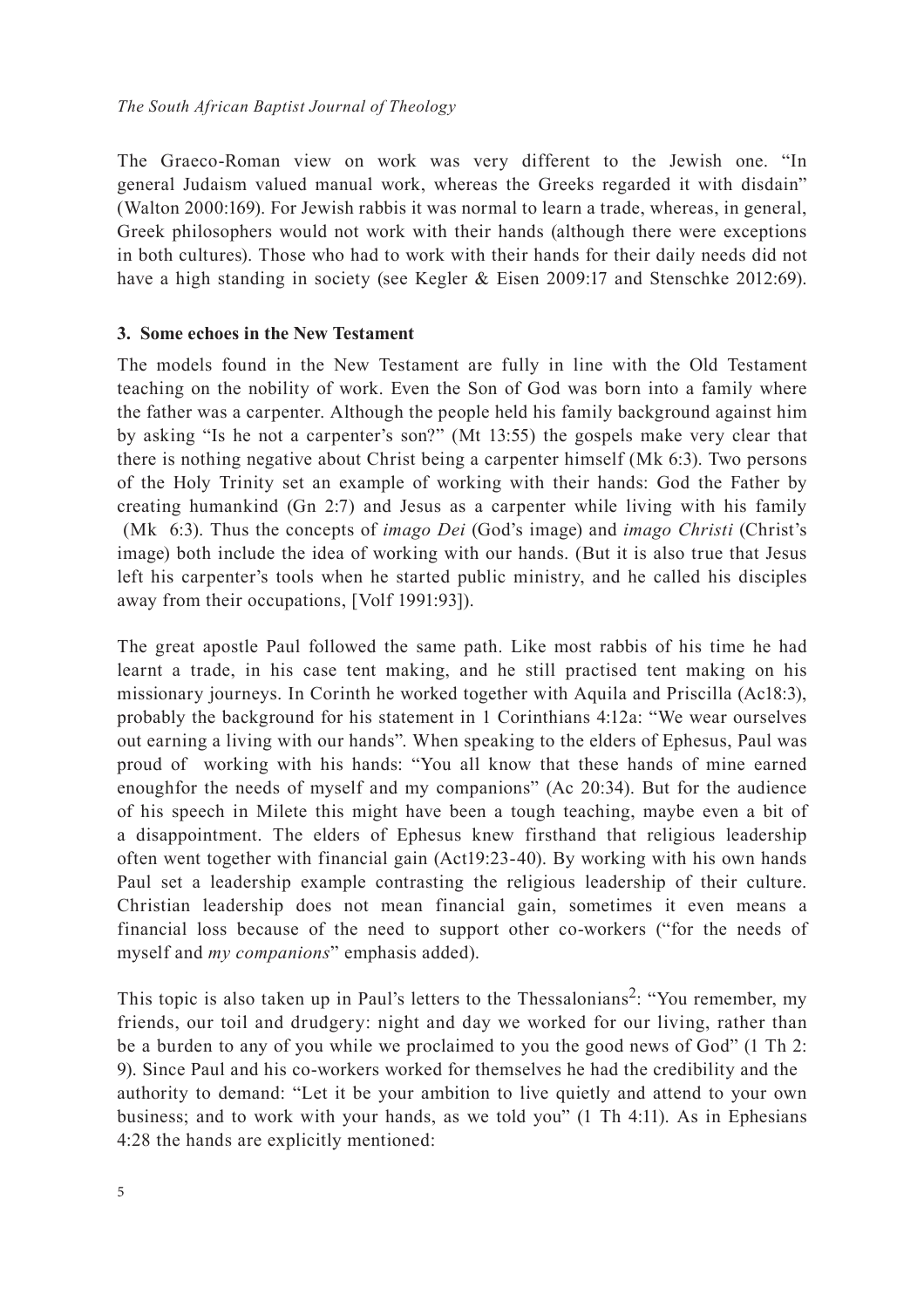We note first the mention of hands in 1 Thessalonians 4.11f and Acts 20. 34. In both cases it is work with the hands that is mentioned: in the letter Paul is urging the duty of work with the hands on Christians; in the speech Paul reminds the elders of his own work with his hands." (Walton 2000:169)

Having already taught the Thessalonians about work at least twice the wording of Paul's plea in his second letter to them became a bit sharper: "Already during our stay with you we laid down this rule: anyone who will not work shall not eat" (2 Th 3:10). Paul mentioned this because he had heard that some members of the church would not work (v11). In this passage Paul clearly stated an important motive for his working day and night: "to set an example for you to follow" (v9).

#### **4. A closer look at Ephesians 4:28**

Having described the worldview background, we will now have a closer look at Ephesians 4:28. This verse contrasts property acquisition through theft against acquisition through work. Stealing is a violation of God's commands (Ex 20:15 et. al.). The verse occurs during a teaching about the old human nature and the new human nature, which starts at Ephesians 4:17. After a general explanation of the differences between the old and the new human nature and the appeal to "put on the new nature created in God's likeness" (v24), some very concrete instructions follow: do not lie any more  $(v25)$ , do not be led into sin while you are angry  $(v26)$ , give no foothold to the devil (v27). Then verse 28 gives the order: "Let him that stole", an example of the old human nature, "steal no more", that is to lay aside the old human nature (see v22). In this case putting on the new human nature means to "labour, working with his hands" (v28b).

The verse could have stopped there. But it continues by pointing out a particular aim: "that he may have to give him that needeth" (v28c). Thus Ephesians 4:28 goes beyond 1 Thessalonians 2:9 and 2 Thessalonians 3:10, which indicate self-sustenance as an aim of work. According to Ephesians 4:28 it is not sufficient to stop doing harm to others, i.e. stealing. To simply cease doing a vice involves a move from a negative state to a neutral state, from -1 to 0 on a scale. But Ephesians 4:28 demands doing good to others, i.e. to exercise a positive virtue. Vices belong to the old nature. The new nature is not just the absence of a vice, but also the presence of a virtue. This means a move from -1 to +1 on a scale. Instead of regarding "yours" as "mine" the former thief now regards "mine" as "yours". Working for the sake of others bears an "inner nobility" (Schlatter 1995:224).

Again, this teaching has a parallel in the Miletus speech Paul gave to the elders of Ephesus. In Acts 20:34 he mentioned that he worked to sustain himself. But then he went further: "All along I showed you that it is our duty to help the weak in this way, by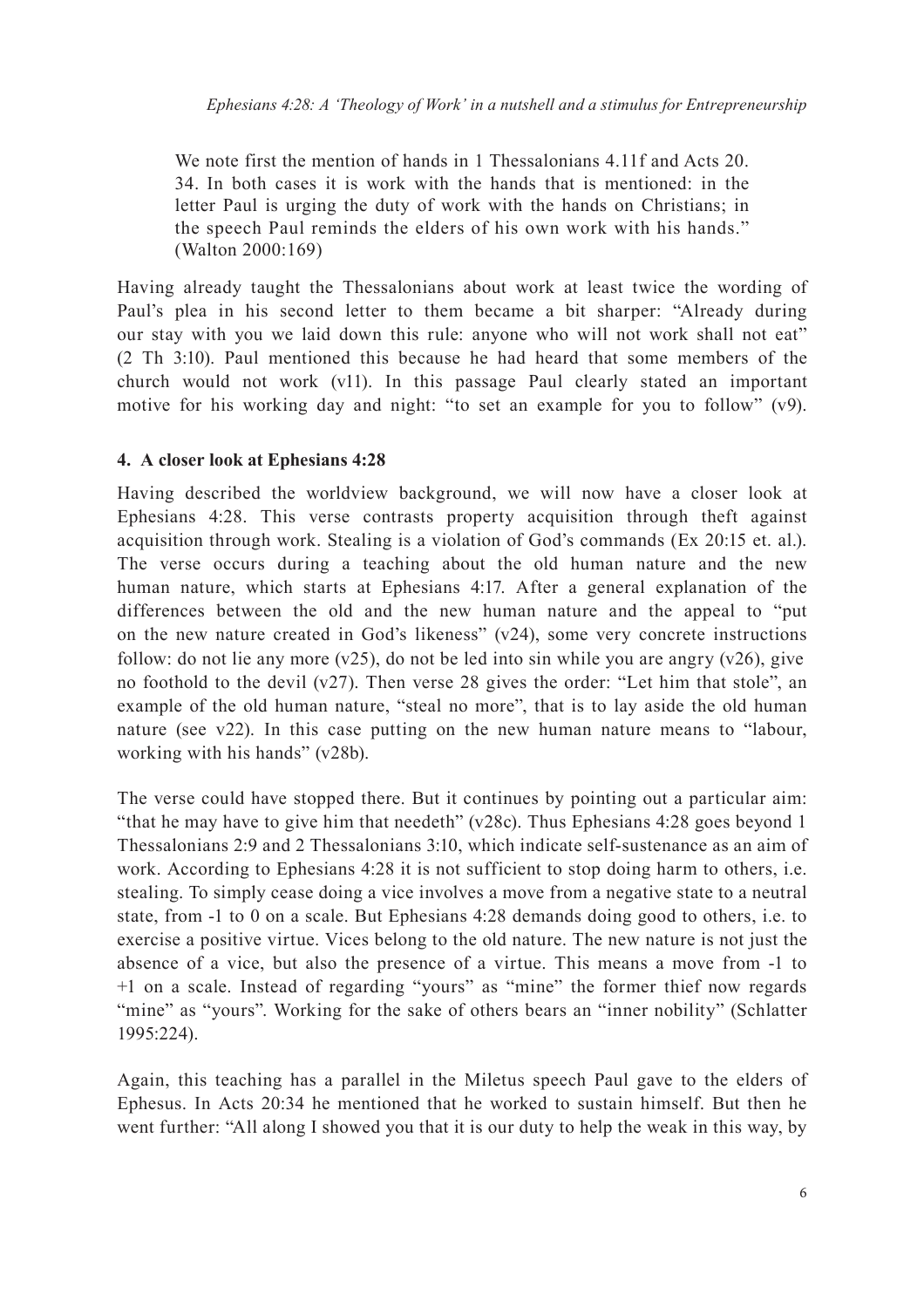hard work, and that we should keep in mind the words of the Lord Jesus, who himself said: 'Happiness lies more in giving than in receiving'" (Ac 20:35). This is actually the closing of the Miletus speech. Acts 20:35 is thus in line with Ephesians 4:28: working yourself not for self-sustenance only, but also for sharing with the needy and the weak.

The aim "to share with the needy" has also to be read in the context of several warnings against the dangerous vice of greed. Greed (*pleonexia*) is mentioned three times in the section Ephesians 4:17-5:20 and the verse 28 is in the midst of these warnings: Greed is an essential feature of the old human nature (Eph 4:19), therefore it should not even be mentioned among the people of God (Eph 5:3). Greed is considered as idolatry and therefore a greedy person has no share in the kingdom of God (Eph 5:5, see Kessler [2012] for a detailed discussion on greed). There are two links between Ephesians 4:28 and the vice of greed. Firstly, sometimes greed is the reason why people steal (and sometimes it is simply hunger). Secondly, Ephesians 4:28 teaches us to work hard. But the harder people work, the more they will earn (under regular circumstances). If they kept everything for themselves, they would become richer and richer. And this has the inherent danger of becoming greedy. To share with the needy as commanded in Ephesians 4:28 is a good precaution against becoming greedy.

# **People who work with their hands**

"share with the needy"

**People who are not able to work themselves**

Figure 1: Application of Ephesians 4:28

### **5. Application for today: Working for the sake of the community**

Ephesians 4:28 was written in an agricultural age where most work was manual work. This situation has changed tremendously. Due to the industrial revolution much of the former manual work has been overtaken by machinery. It would be an anachronism to interpret Ephesians 4:28 in such a way that we must return to the agricultural age of manual work.<sup>3</sup> (Experiments where the majority of a people had to return to agricultural work like during the Cambodia's Khmer regime led to poverty and death.) It is obvious that we have to read "working with his hands" in a broader sense when we apply this verse today. But as we already saw in Ecclesiastes 2:11 the expression "handiwork" was already used in Scripture itself with a broader, more figurative meaning.

In his sermons on Ephesians, which were addressed to "ordinary Christians within a specific congregation" (Zachman 2003:482), the reformer John Calvin applied Ephesians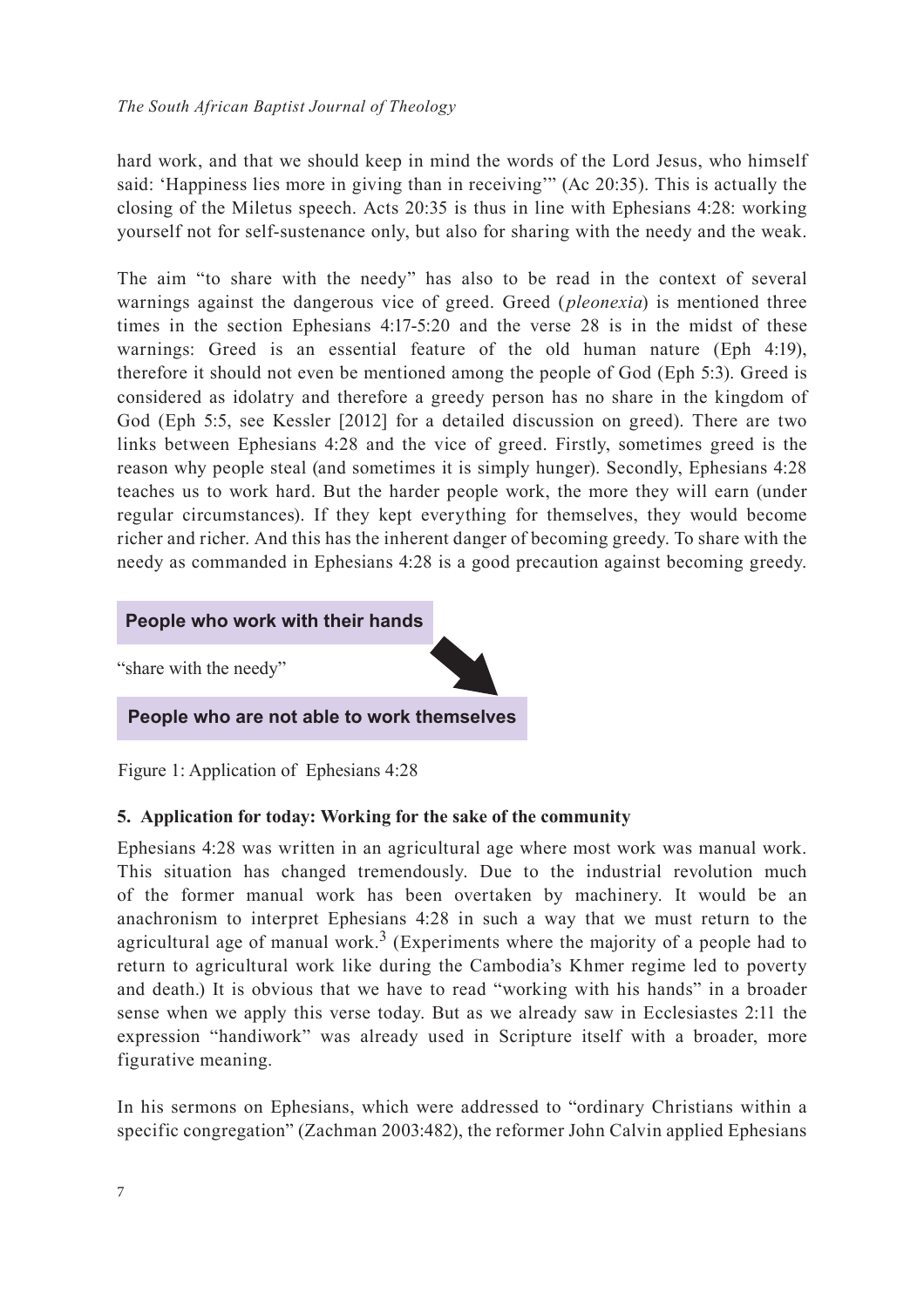4:28 as follows: "It is not enough when a man can say, 'Oh, I labor, I have my craft,' or 'I have such a trade.' That is not enough. But we must see whether it is good and profitable for the common good, and whether his neighbors may fare the better for it" (Calvin 1973:457, cited in Volf 1991:189). Thus Calvin extended the application of Ephesians 4:28 to the context of Geneva: this verse spoke about the "needy", Calvin spoke about the "common good". According to Calvin an extension like this is legitimate and necessary because "every word written in the Letter to Ephesians contains a meaning that must be brought to bear on the lives of the congregation in Geneva" (Zachman 2003:497).

Daniel Bitrus, the former General Secretary of the Association of Evangelicals in Africa, in similar way extended the meaning of Ephesians 4:28. When he wrote about "the right Christian attitude to work" he also emphasized the common good: "It is equally important to note that ultimately, work is not intended to benefit only the worker but also the community" (Bitrus 2003:139). And with reference to Ephesians 4:28 he concluded: "We can see that the Bible regards work as a community activity carried out by the community for the good of the community" (Bitrus: 2003:140).

### **6. Application on a meta-level: Creating new jobs**

In order to seek the good of the community I would like to suggest another application of Ephesians 4:28. Of course, the essential teaching of Ephesians 4:28 is still true today: stop stealing and work yourself so that you may share with the needy. But what about those people who are willing to work but can not find a job? How can these people apply the teaching of Ephesians 4:28 in their life? Unemployment was not a major issue in ancient times. Thus, Paul could just assume: he who does not work is obviously not willing to work and then he should not eat (2 Th 3:10). But today many nations have high unemployment rates.

I think there is a new task for Christians today, which was not an issue in New Testament times. Today the provision of jobs for those who are willing, but unable to find work, is greatly needed (see Kretzschmar 2012:129 concerning the situation in South Africa). One could even argue that this might be a special vocation for Christian business people. Van Duzer (2010:23) starts his book about business with an open-ended parable where students ask for guidance concerning their calling. The one who wants to become a lawyer is encouraged by his pastor because lawyers care about justice – and that is a Christian virtue. The second student wants to become a medical doctor; she is also encouraged by her pastor because healing is a Christian virtue. The third student is considering a career in business. What kind of advice will he get from his pastor? – Many Christians would not see a career in business as a special vocation.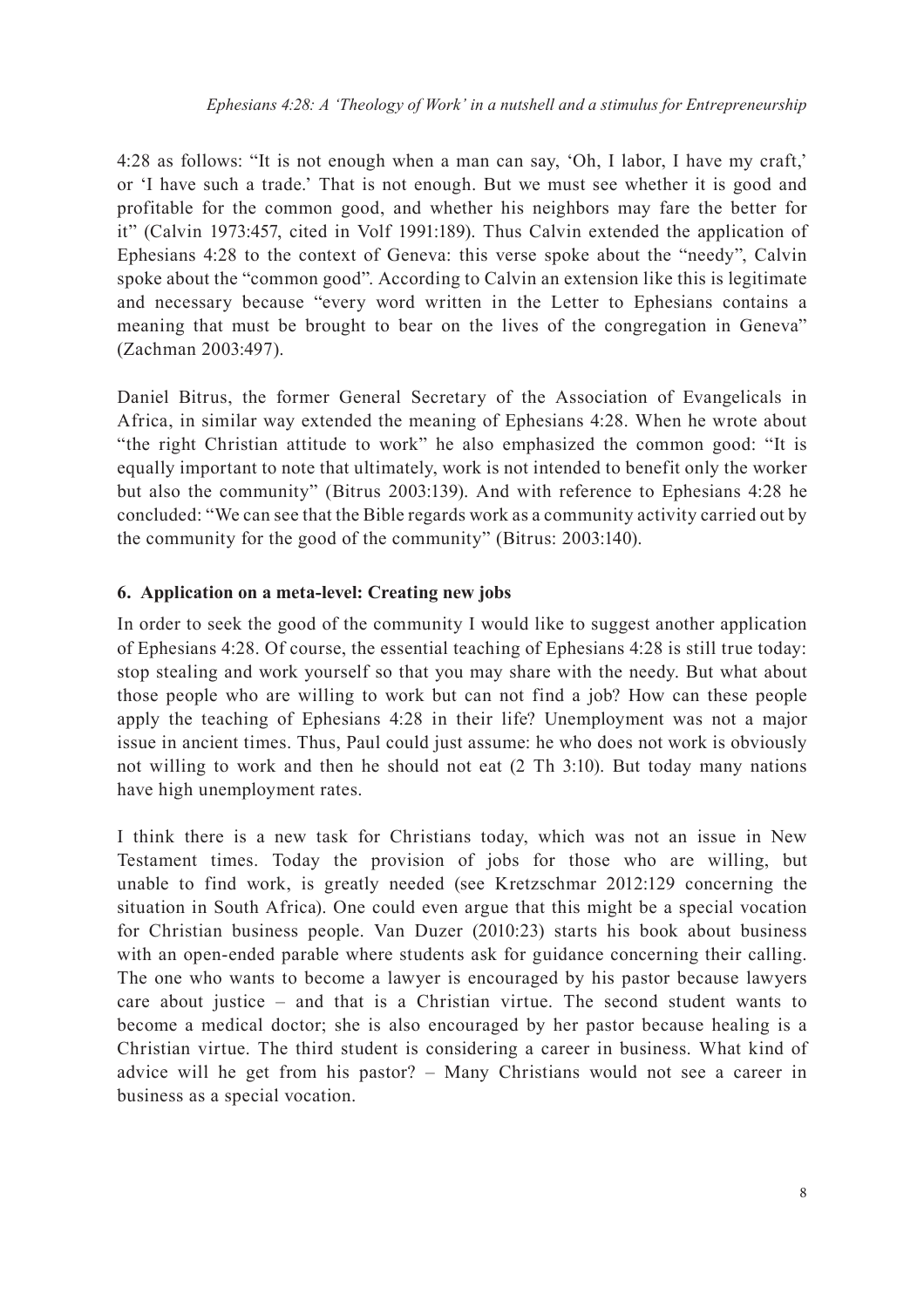But some Christians discovered very early the importance of fostering entrepreneurship for the sake of the community. For example, the Mennonite Economic Development Associates (MEDA) has created business solutions to poverty worldwide for 60 years: "Rooted in our faith values, we firmly believe that unleashing entrepreneurship is the best way to alleviate poverty" (MEDA 2013). NGOs like Opportunity International, seek to create jobs in underdeveloped countries (see Bussau & Samuel [1998] for a theological foundation).

There is a growing number of people involved in the movement *Business as Mission (BAM)* (see [Johnson 2009] and internet sources). This is not the place to evaluate this movement but it serves as an example where Christians sense a call to go into business. However, it would be one-sided to restrict this calling for businesses in the missionary field. "BAM's outreach is not only international, it can also be domestic, even next door. Further, BAM is not solely oriented toward evangelism or discipleship; it is holistic – reaching the whole needs of the whole of humanity elsewhere" (Johnson 2009:22).

Of course, in a literal sense Ephesians 4:28 does not say anything about entrepreneurship. But it might serve as a stimulus for Christians starting an enterprise. *Christian entrepreneurship* can be seen as an *application of Ephesian 4:28 on a meta-level:* Christians who start a business will work in order to provide jobs for the needy, i.e. the unemployed in this case. Thus they will help others by enabling them to live according to the words in Ephesians 4:28: to work themselves so that they have something to share with the needy. Christian entrepreneurs help people so that these people can in turn help themselves and others. Christian entrepreneurship might be a contextualized application of Ephesians 4:28 in today's society. It goes beyond the literal sense of the words in Ephesians 4:28 but is in line with and in the spirit of Ephesians 4:28. And the motivation behind starting a business is crucial: not to become wealthy oneself, but to share something with those who are needy.



Figure 2: Application of Ephesians 4:28 on a meta-level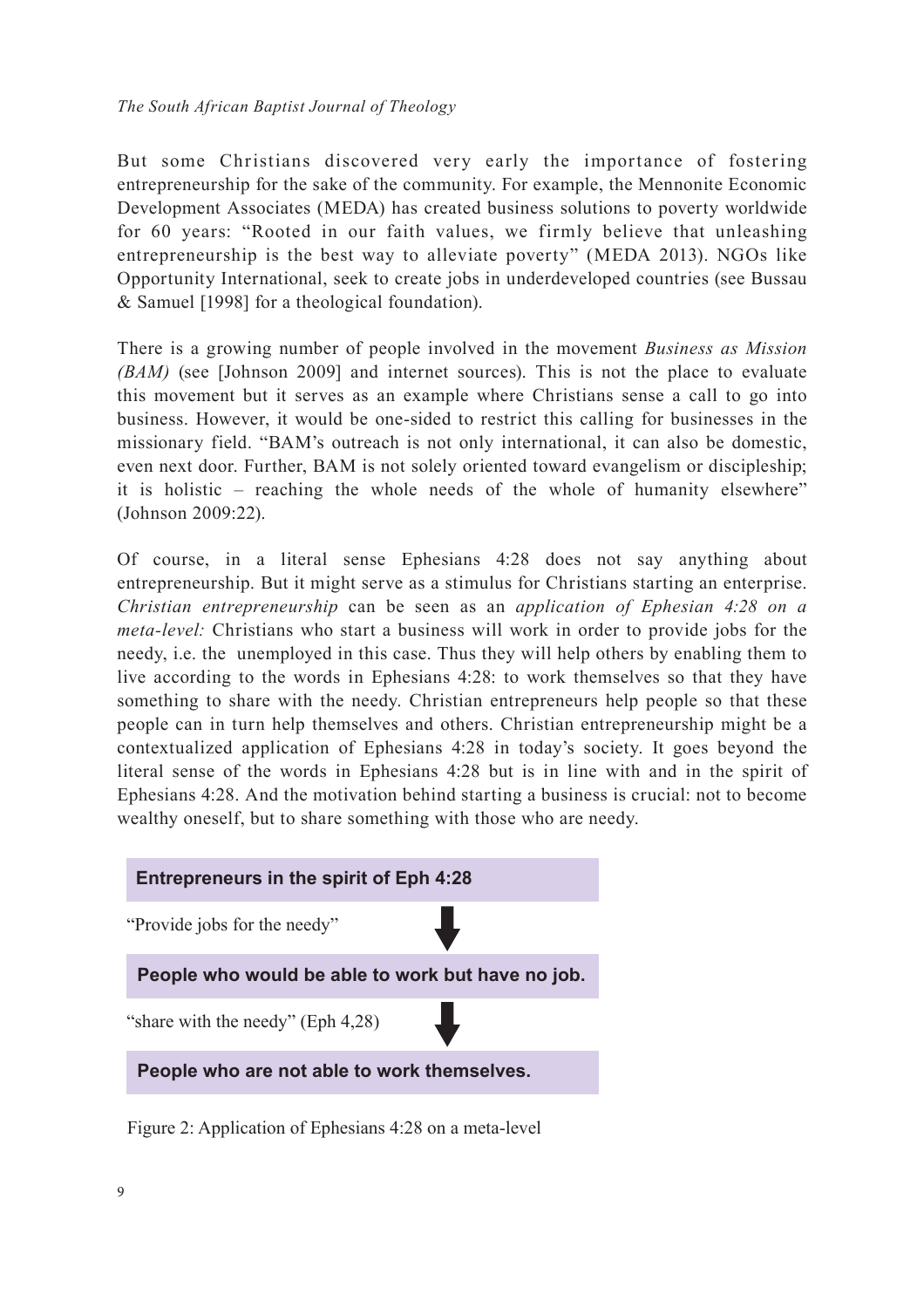# **7. Notes**

- 1. For Ephesians 4:28 I use the King James Version because the structure of the sentence is close to the Greek original. In all other cases, Bible quotations are taken from the *Revised English Bible* 1990.
- 2. See Walton 2000:140-185 for a very detailed comparison between the Miletus speech and 1 Thessalonians.
- 3. I thank the anonymous referee for the hint that my article could be misunderstood as an appeal to return to manual work. Actually, I myself as a professor seldom work with my hands. I make more use of my fingers while typing on the computer.

# **8. Bibliography**

Bitrus D 2003. "*Biblical Perspectives on Wealth Creation, Poverty Reduction and Social Peace and Justice*. Transformation in *An International Journal of Holistic Mission Studies* 20(3), 139-143.

Bruce F F 1984. *The Epistles to the Colossians, to Philemon, and to the Ephesians.* NICNT Grand Rapids: William B. Eerdmans Publ. (Quotations are taken from the kindle edition)

Bussau D & Samuel V 1998. *How Then Should we Lend?* A Biblical Validation of Microenterprise Development. An Opportunity International Publication.

Calvin J 1973. *Sermons on the Epistle to the Ephesians*. Edinburgh: Banner of Truth.

Cosden D 2004. *A Theology of Work. Work and the New Creation*. Paternoster Press.

Eichrodt W 1961. *Theologie des Alten Testaments. Teil I1*. 4. Aufl. Stuttgart: Ehrenfried Klotz; Göttingen: Vandenhoeck & Ruprecht.

Johnson C N 2009. *Business as Mission. A Comprehensive Guide to Theory and Practice*. Downers Grove: Intervarsity Press.

Kegler J & Eisen, UE 2009. Arbeit, Lohnarbeit. In Crüsemann F et al. (eds). *Sozialgeschichtliches Wörterbuch zur Bibel. Gütersloh: Gütersloher Verlagshaus*, 16-22.

Kessler V 2012. *Virtues and Vices about Money. Scriptura 111/3*, 531-543. Kretzschmar L 2012. *Toward a Christian Ethic of Work in South Africa. Acta Theologica 32/2*, 125-146.

MEDA 2013. What we do. http://www.meda.org Accessed 21 June 2013.